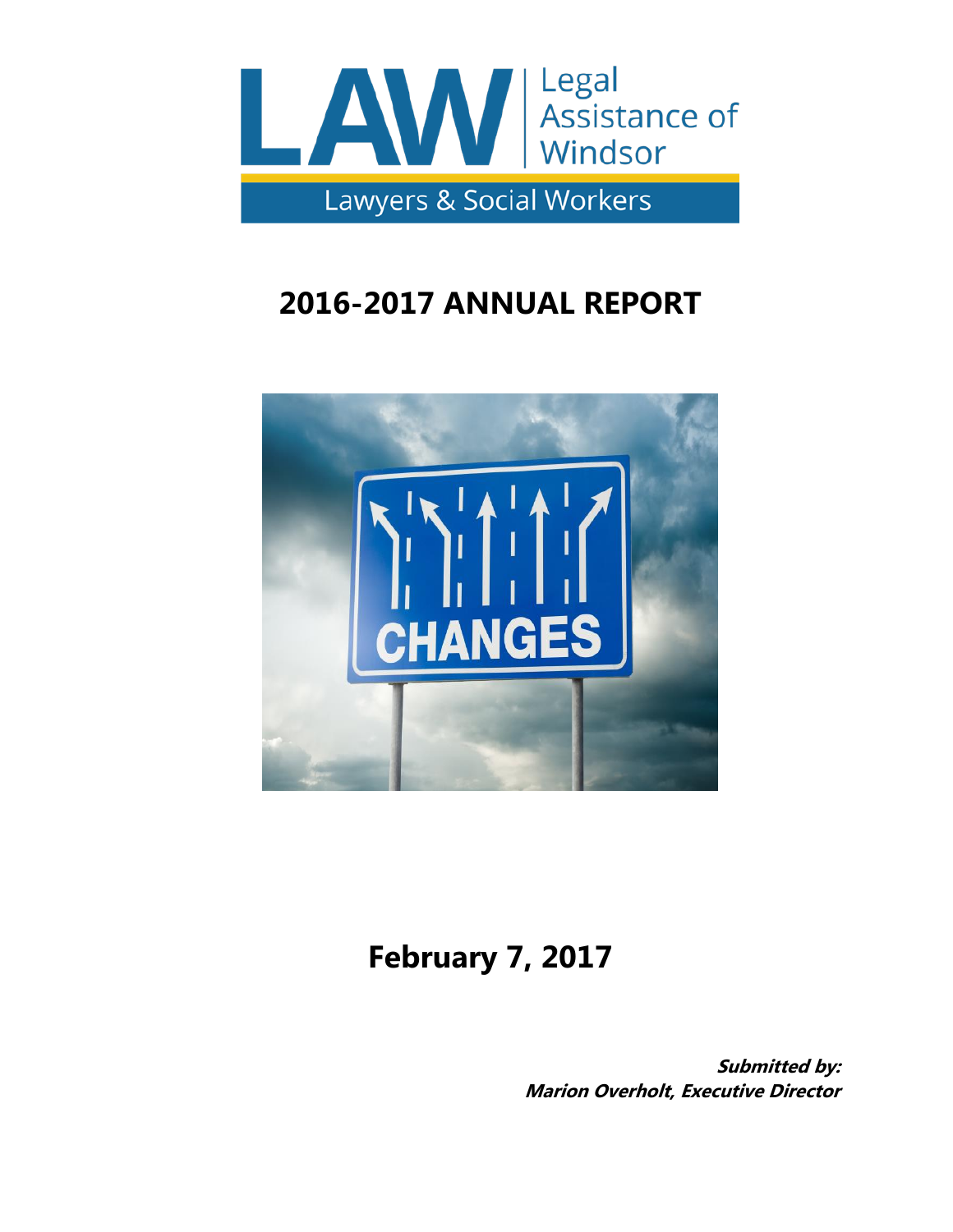# **Marion Overholt Executive Director**



2016 was a year of constant change and opportunity! In February 2016 we co-located LAW with Community Legal Aid at 443 Ouellette.



The move was a major undertaking and we are so grateful for the continuing support of Legal Aid Ontario and the University of Windsor. Without the phenomenal support of Laura Pratt and Michelle Pilutti we would still be in the planning stages. In January 2017 we will be opening a satellite office in Leamington to ensure our County residents have access to our services.

In February 2016 Anna Colombo joined our staff as the landlord tenant lawyer. In May 2016 Maria Salman joined us as the public benefits lawyer. Both lawyers are graduates of the University of Ottawa and participated in the student clinic there. In October 2016 Stella Blak retired as our receptionist after 40 long and wonderful years of service. We welcomed Sarah Whalen to the new Intake Worker position in December 2016.

In August 2016 Katie Baltzer was hired as our Indigenous Justice Coordinator. We are delighted to have Katie join our staff. The Indigenous Justice Coordinator position is one of five positions funded by LAO in the Southwest as part of the LAO Aboriginal Justice Strategy. We appreciate the support of the Aboriginal Steering Committee and participate in the Aboriginal Clinic Partnership.

Dave Cooke, Tanya Antoniw and Michelle Pilutti will be retiring from the Board of Directors. We appreciate their exceptional service and dedication to the work of LAW and wish them all the best.

### Award of Merit

Shelley Gilbert received a victim service award from the Attorney General in June 2016 for her outstanding work in human trafficking.

#### Legal Aid Ontario



LAW remains an active participant in the Southwest Clinics Transformation Project. We participated in a pilot project with the Legal Health Check-up project. As a result we have modified our intake process to allow our students to assess their client's holistic needs for poverty law and social work services. Our clinic is part of a clinic partnership with the Windsor Bilingual, Chatham, Sarnia, St. Thomas and London clinics providing expanded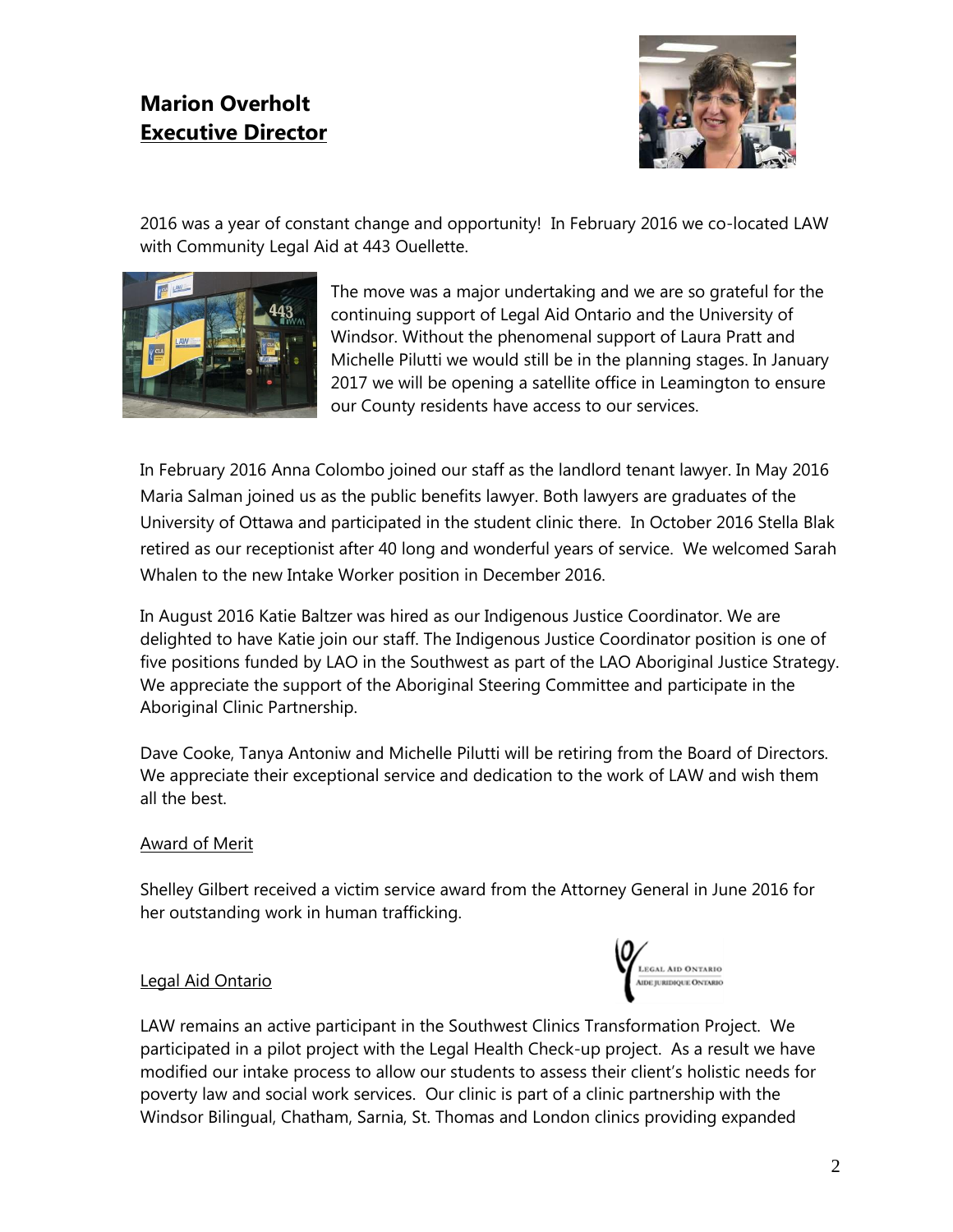employment law services to our clients. We have updated our participation agreement in the ELK (Essex Lambton Kent) clinic partnership.

#### Academic Program



We had full enrollment of full time and part time law students for both academic terms in 2016. We expanded our working space to accommodate more students. Our MSW student program remains an attractive placement for the social work students.

#### **Casework**

LAW's downtown location is essential to our delivery of services to low income residents. 66% of our clients live in the core downtown area. During the first three quarters of 2016, we served over 4500 family members. During that same period we opened 435 files, provided 957 advice and services.

Housing and income maintenance (Ontario Works, Ontario Disability, Employment Insurance and Employment Standards) are our largest client needs. Human trafficking and non-status immigrant clients continue to receive Legal and Social Work services. The long term benefits obtained for our clients in 2016 amounted to over 7.7 million dollars.

### Outreach Activities

Marion has started a second term of service on the Advisory Board to the Legal Aid Ontario Board of Directors. We remain active in the 672 Committee and the Human Services Justice Coordinating Committee. We continue to monitor the implementation of benefit and regulation changes for income security. We participated in the consultations with the Standing Committee on Finance and Economic Affairs and the Basic Income Project.

#### Windsor Lawyers Feed the Hungry

LAW continues to serve meals at the Downtown Mission two times each term.

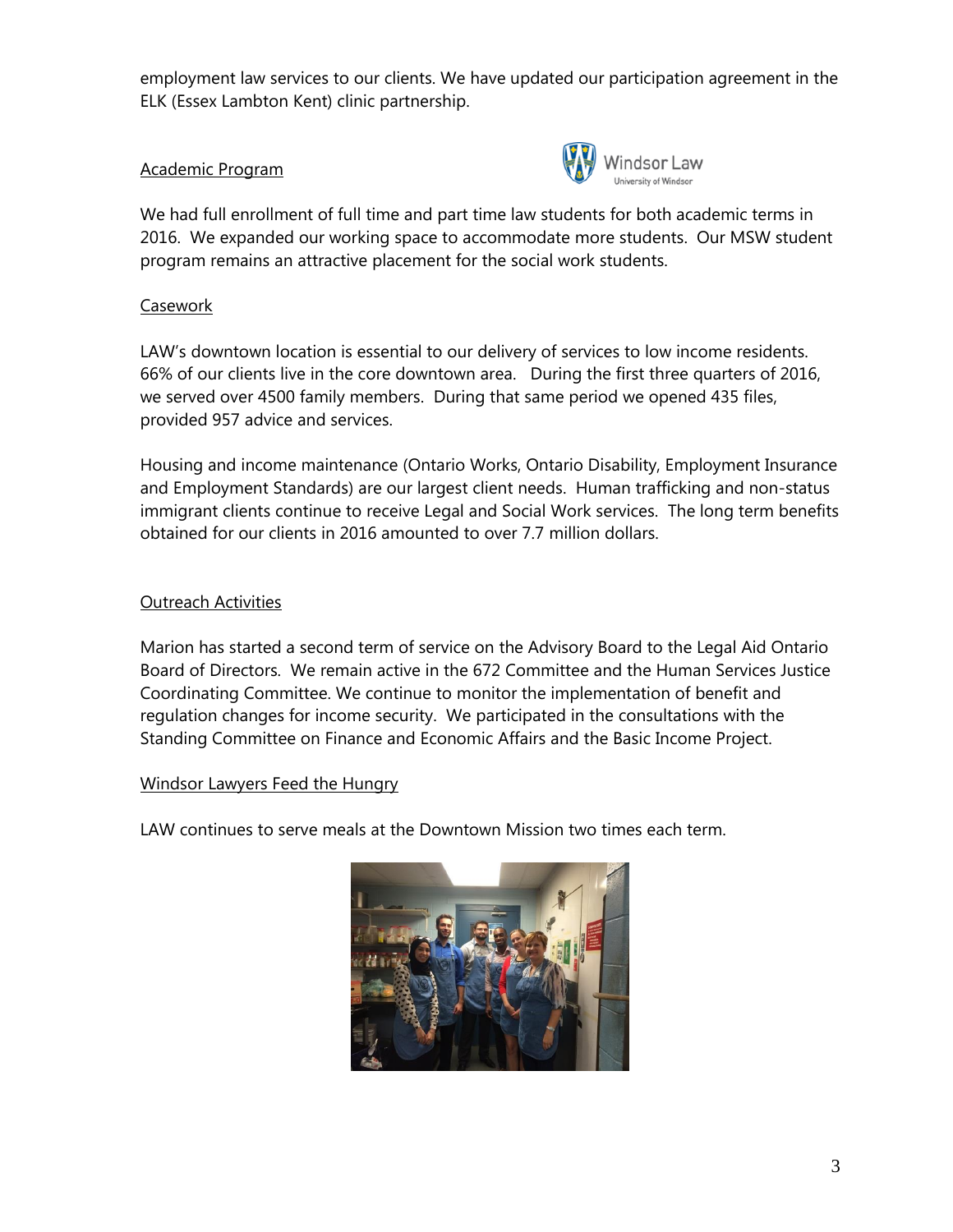#### LAW Staff

- Executive Director **Marion Overholt** Executive Director Coordinator of Social Work Programs Shelley Gilbert Staff Lawyer **Manual Staff Lawyer** Johanna Dennie Staff Lawyer **Anna Colombo Anna Colombo** Staff Lawyer **Maria Salman** Staff Social Worker Marcel Trepanier Human Trafficking Project Co-ordinator Maureen Thrasher Indigenous Justice Co-ordinator **Katie Baltzer** Service Coordinator **Laura Pratt** Intake Worker **Sarah Whelan** Sarah Whelan Support Staff Catherine Farnham Articling Student **Muhammad Zubair** Muhammad Zubair
	-

#### LAW Board

President **Thomas Rolfe** Vice President Dean Chris Watters Treasurer Michelle Pilutti Secretary **Marion Overholt (Ex officio)** Marion Overholt (Ex officio)

#### LAW Directors

Adam Wydryznski **Renae Hill** Hugo Vega **Dave Cooke** Dave Cooke Kimberly Gordon Tanya Antoniw Robin Wright Ex officio: Johanna Dennie, Staff Lawyer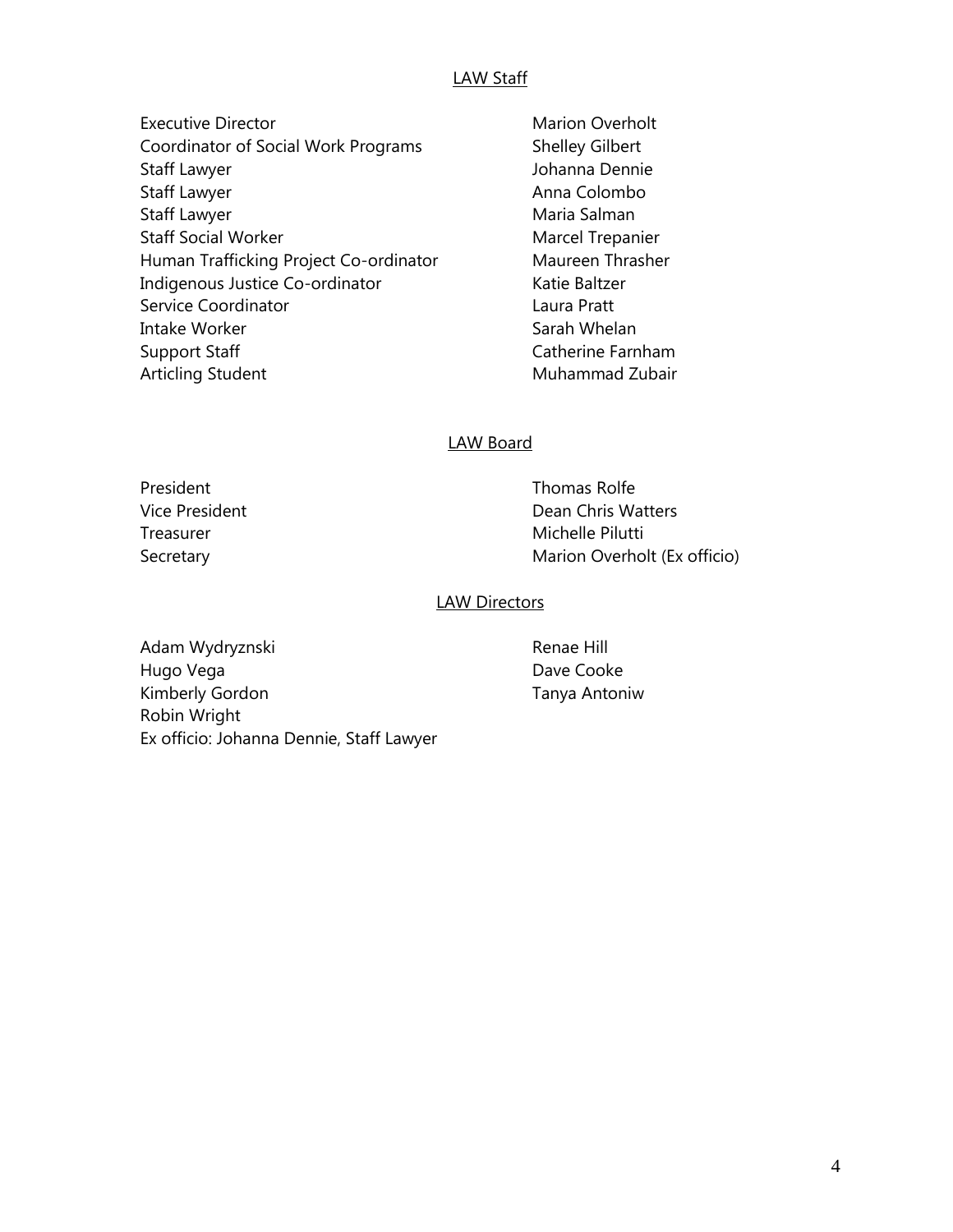# **Shelley Gilbert, BSW, RSW Coordinator of Social Work Services**



# Criminal Injuries Compensation

Both law and social work students had the opportunity to work with and learn from victims of crimes of violence by assisting to make applications and representing individuals through the criminal injuries compensation process. This area of advocacy continues to see a rise in need and students are tasked with understanding both an individual's psychosocial needs as well as how this legislation impacts victims of crime.

# **Housing**

Safe, affordable and adequate housing for low income people has become increasingly difficult due to a lower vacancy rate and higher shelter costs in Windsor/Essex. To address this need, I have conducted a number of public legal education sessions to newcomer serving groups ensuring families are aware of their rights and have options to address difficulties with housing. Additionally, we have seen an increase in the number of individuals seeking social housing and requiring assistance and support in making application to the Central Housing Registry.

I sit as a member on a number of committees including the Central Housing Registry Advisory Committee, Affordable Housing Rent Supplement Committee, the Glengarry Neighbourhood Strategy and the Housing Stakeholder for Refugees Committee addressing various program implementation policies and protocols. The purpose of our membership is to ensure the needs of low income and marginalized people are recognized and barriers for accessing and maintaining housing are minimized.

# Anti-Human Trafficking - WEFIGHT

2016 brought opportunities to strengthen national and provincial partnerships fighting human trafficking in Canada. In collaboration with the Canadian Council for Refugees (CCR) and the School of Social Work at the University of Windsor, we developed and launched a National Assessment Tool providing both a preliminary screening and assessment tool to assist front line service providers and law enforcement to better identify and assist trafficked people. I conducted two national webinars, in partnership with the CCR, as to how an assessment tool can be useful in our work with clients and systemically as well as a "hands on" webinar assisting service providers across the country on how to use the tools.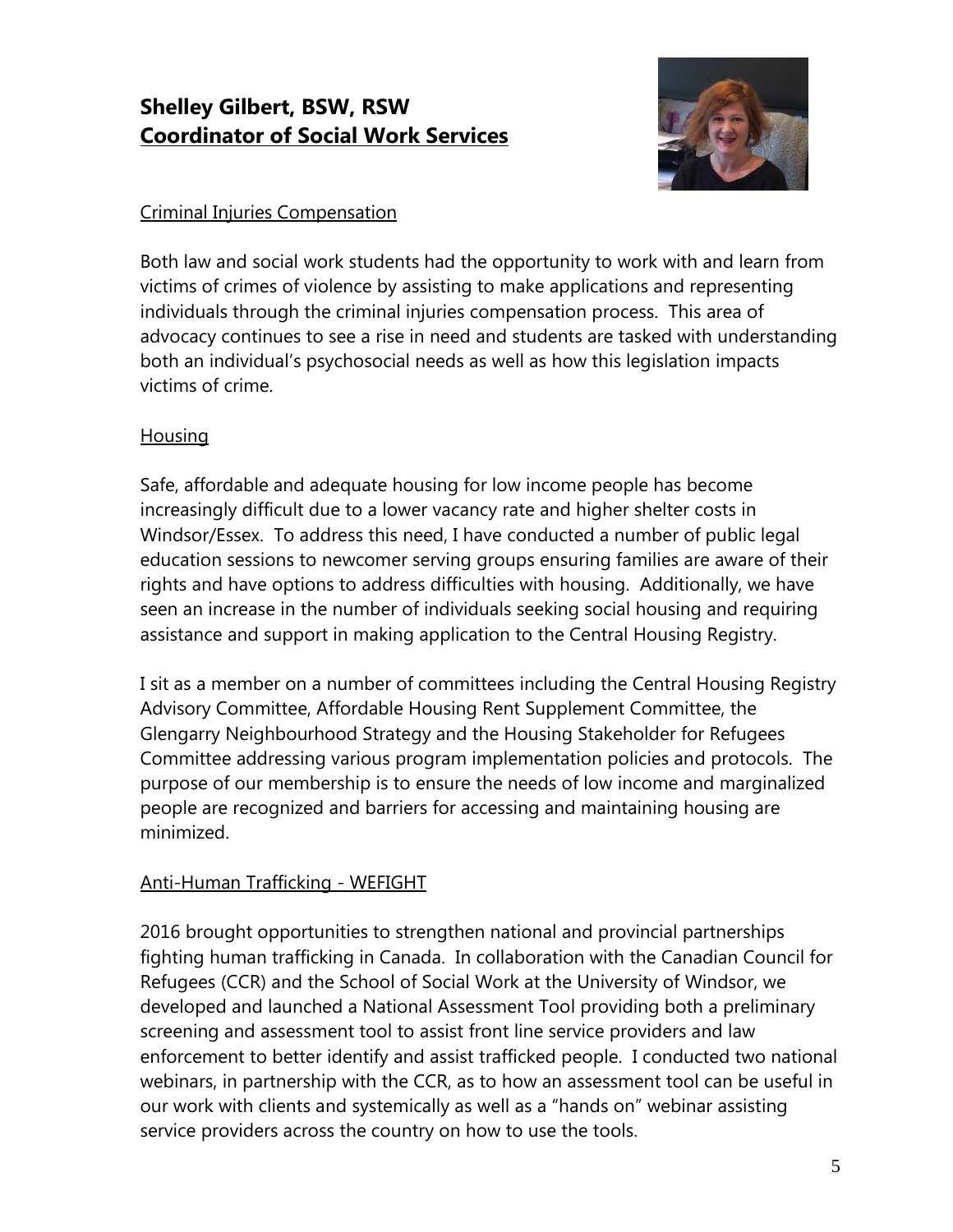In November 2016, I presented at the CCR National Forum on Trafficking in Persons in Montreal. As part of a panel, I discussed the exploitation spectrum and the use of a trauma informed practice approach when working with trafficked people. In addition, I facilitated a workshop in which participants discussed the applicability of a trauma informed approach and considered various legal and non-legal remedies for exploited people.

Ontario launched a Provincial Action Plan to combat human trafficking in 2016. This has provided opportunities for us and provincial partners to meet with MPPs, policy makers and Deputy Ministers of various Ministries to discuss and provide education as to the types of human trafficking and how particular regulations, programs and policies intersect to support or hamper the recovery of trafficked people. As part of this action plan, I was asked by the Ontario Provincial Police in Orillia to provide information and education regarding labour trafficking and our practice model in assisting survivors.

In January 2017, the staff and Director of the Provincial Anti-Human Trafficking Coordination Office met with our coalition and stakeholders to discuss the provincial strategy and to hear our community's thoughts on priorities and needed resources.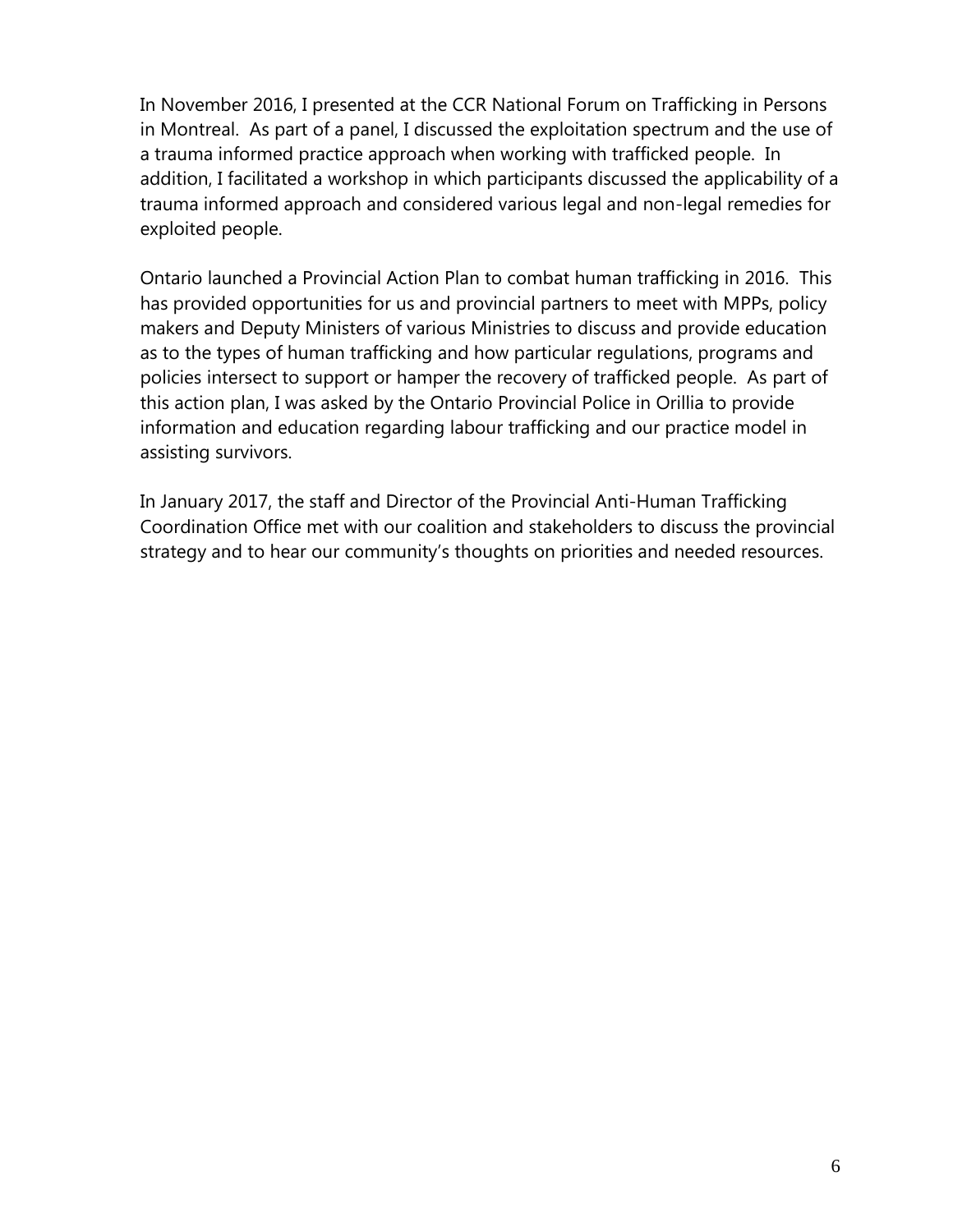

LAW provides support in the areas of Immigration and Refugee law to migrants with precarious immigration status in the Windsor-Essex County area.

LAW assists clients with the submission of immigration applications in the following areas:

- Work Permits, Visitor Permits, and Restoration of Status
- Temporary Resident Permits
- Applications for Permanent Residence on Humanitarian and Compassionate Grounds
- Citizenship Applications
- Requests for Exemptions to Inadmissibility, such as criminal, medical, or financial
- Requests for Exemptions to Conditional Permanent Residence in cases of abuse or neglect
- Family Class Sponsorship (in complex cases requiring legal submissions)

#### Migrant Worker Population in Essex County

While 5000-6000 foreign workers arrive in Essex County each year, there is no federally or provincially funded program designed to enable these workers to navigate the immigration system in order to ensure their continued legality as temporary migrants. Their difficulty accessing information regarding immigration regulations is compounded by barriers such as language, locality and mobility. LAW, with the support of students, continues to respond by:

- Providing public legal education through information sessions to temporary foreign workers;
- Disseminating educational materials to inform workers of their obligations and rights under immigration law;
- Presenting legal information to community agencies and leaders that interact with workers;
- Meeting with employers to discuss fair recruitment practices and to provide information regarding the immigration issues faced by their workers;
- Submitting individual work permits on behalf of clients;
- Providing assessment and advice regarding other immigration options;
- Identifying legal needs and referring workers to other community clinics, non-profit organizations or government agencies and departments, i.e. Windsor Workers Education Centre, IAVGO Community Legal Clinic, Human Rights Legal Support Centre, Ministry of Labour, WSIB, and the Police.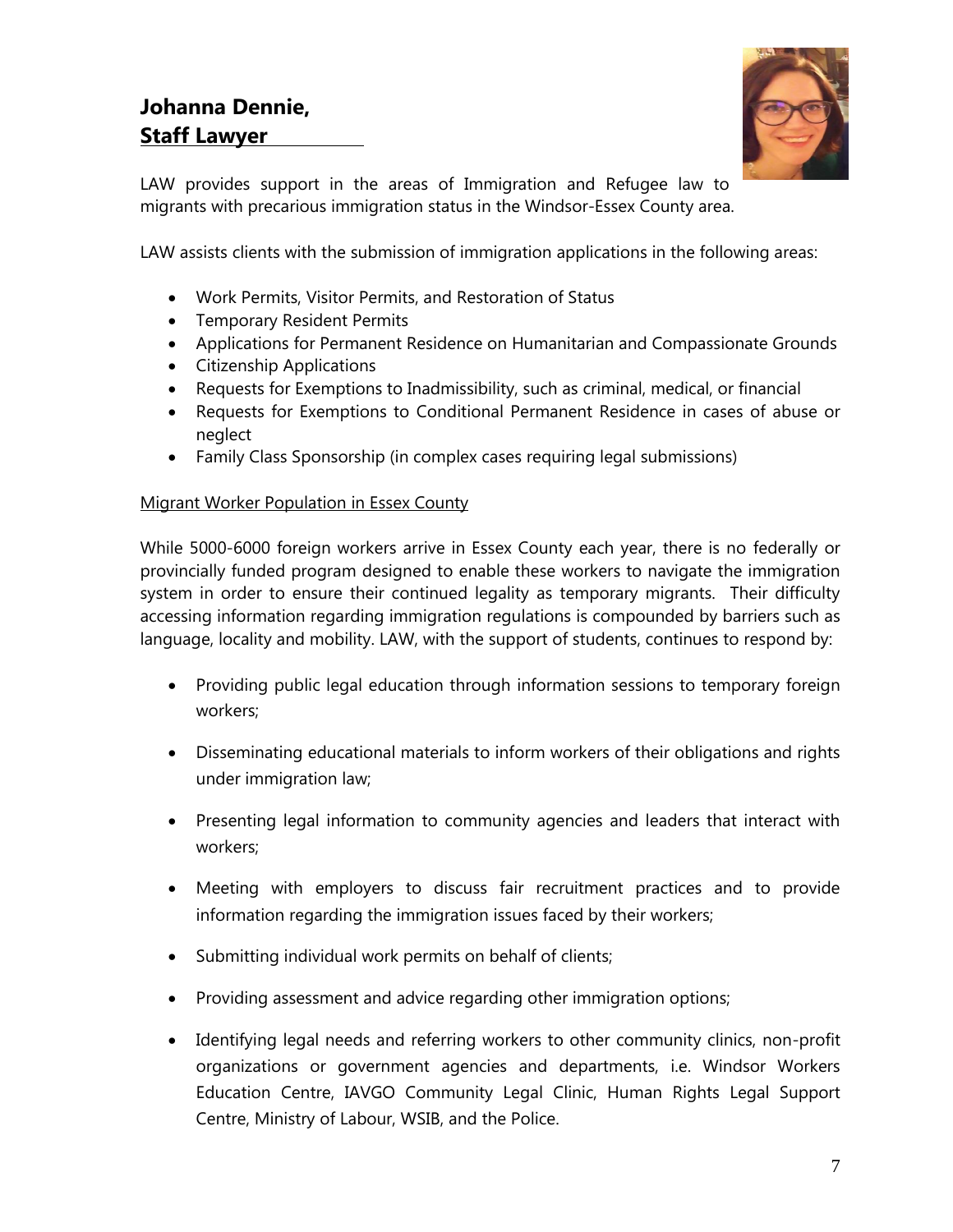#### Citizenship Waivers

Bill C-24, an Act to amend the Citizenship Act, became operational in August of 2015. It increased the residency requirement, and creates additional barriers for both teenagers and the elderly by extending language and knowledge requirements to these groups. Under the Act, those with learning disabilities and trauma continue to face barriers to citizenship due to an inability to fulfil the language and knowledge requirements.

As such, over the past year the clinic has continued to take on a number of cases in which clients will require waivers for language and knowledge components of their citizenship applications. Students assist clients to obtain medical opinions and put forth substantive legal reasons, based on medical evidence and client history, for an exemption due to disability. In addition to written legal submissions, students accompany clients requiring waivers to their citizenship hearing.

#### **Inadmissibility**

Temporary and permanent residents of Canada can be found "inadmissible" to Canada on several grounds, such as having been convicted of a crime, or for having a medical condition which is believed to cause an excessive demand on health or social services. The results of an inadmissibility finding can be severe, including refusal of applications, loss of status in Canada, and deportation. LAW assists clients who are facing admissibility proceedings by advocating with immigration officials to have the inadmissibility waived on humanitarian and compassionate grounds. LAW's advocacy on behalf of clients may include written submissions, or representation at an Admissibility Hearing before the Immigration Division of the Immigration and Refugee Board.

#### **Temporary Resident Permits**

A person who is inadmissible to Canada may request a Temporary Resident Permit to allow them to enter or remain in Canada despite their inadmissibility. Over the past year, LAW has assisted survivors of violence and human trafficking to obtain Temporary Resident Permits in order for them to remain in Canada and participate in the criminal justice process against their abusers. LAW has also assisted a number of these clients who wish to remain in Canada permanently to submit applications for permanent residence on humanitarian and compassionate grounds.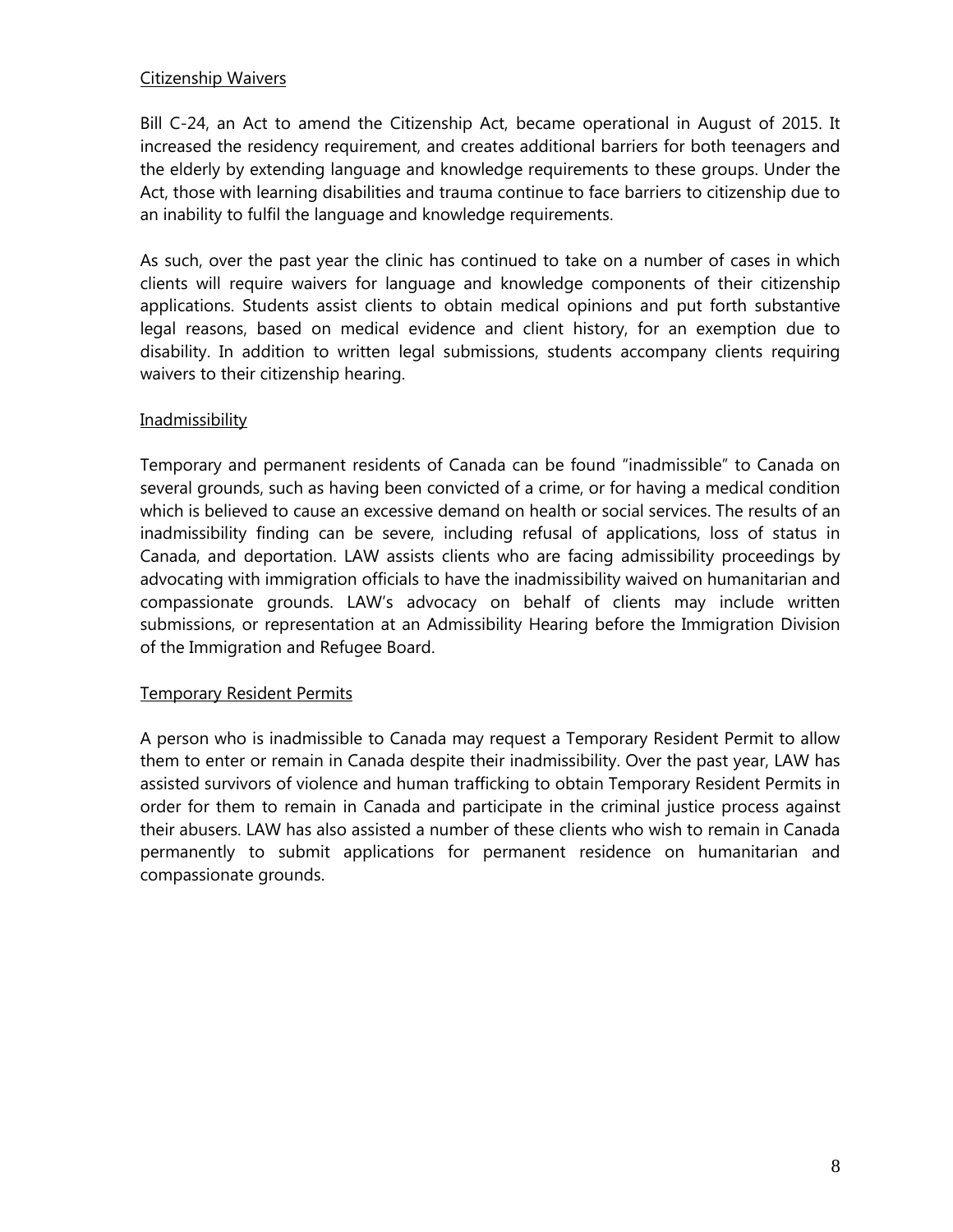# **Anna Colombo Staff Lawyer**



I joined LAW on February 1, 2016. Prior to that I was Review Counsel at the University of Ottawa Community Legal Clinic for 6 years, where I also taught the Introductory Legal Aid Clinic Course and Landlord and Tenant Law. I am so happy to have joined LAW and become a part of the Windsor community.

The past year, in representing tenants facing eviction and in providing public legal education sessions to the community, I have become immersed in the issues tenants face in Windsor-Essex. As the vacancy rates in Windsor-Essex decrease, evictions appear to be pursued and enforced at a greater rate. We typically see eviction due to arrears of rent. Each week we often see multiple tenants with notices for eviction by the sheriff; drawing on our social work staff and students has been invaluable in providing fulsome assistance to these clients. This is in addition to the clients whom we represent at eviction hearings.

Identifying areas ripe for advocacy has also been a key component of the past year of working at LAW, including landlord licencing, unlawful evictions from City-licensed properties, and questioning practices in the distribution of funding through the Housing Stability Program. We anticipate an increase in recent refugees who will find their housing destabilized due to the end of their one year of government funding. I look forward to working towards these areas in the coming year.

I also supervise students representing clients in their applications to the Criminal Injuries Compensation Board. This continues to be a rewarding and successful area of practice for LAW and our students. Our clients' awards have consistently been in the \$10,000 - \$20,000 range.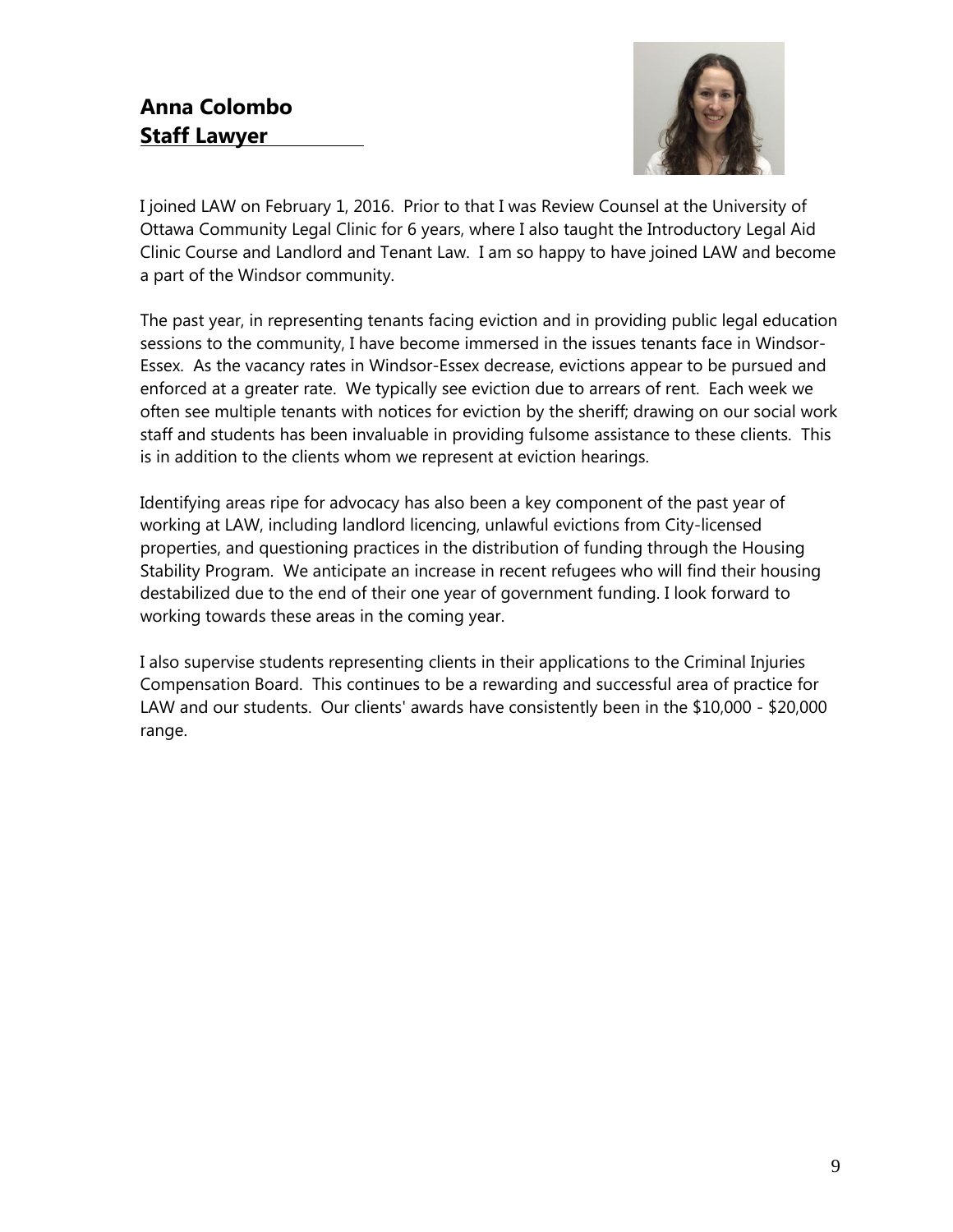

### Public Benefits Law

LAW provides support in public benefits law, including appeals to the Social Benefits Tribunal for Ontario Disability Support Program (ODSP) denials, medical reviews, Ontario Works matters, overpayments and reconsiderations.

Over the last year, we have seen an increase in a variety of specific issues.

Medical reviews continue to form a portion of our casework. These reviews are conducted by the Disability Adjudication Unit (DAU) to determine if an individual is still eligible for benefits as a person with a disability. Clients require our assistance after they have been denied for benefits by the DAU following a medical review. As such, we obtain and submit medical evidence that often successfully results in the DAU reversing their original decision to deny benefits. We also provide representation before the Social Benefits Tribunal.

We have also seen an increase in refugees being denied Ontario Works benefits because their spouse is not in the country to attend the intake appointment and to sign the application due to circumstances out of their control (i.e. the spouse has no travel documents to be able to leave the country of origin and enter Canada). In these cases, we work with our social work department to advocate on behalf of the clients to be granted Ontario Works benefits. We also assist the clients in filing internal reviews and appeals to the Social Benefits Tribunal, as well as providing representation before the Tribunal.

In 2016, we were actively engaged in raising human rights issues at the Social Benefits Tribunal relating to eligibility for special diet and incontinent supplies.

LAW has also agreed to participate in a proposed 'consent order' pilot project at the Social Benefits Tribunal. The project involves a process for making consent orders at disability appeals. The process is meant to apply where a Case Presenting Officer from the Ministry comes to believe, on the hearing day, that the appeal should be granted (because of new medical evidence or after hearing the testimony). If there was agreement between all parties, the Tribunal member would issue a consent order and the file would be closed.

Overall, LAW continues to see a steady demand for our services from individuals requiring our assistance in public benefits matters.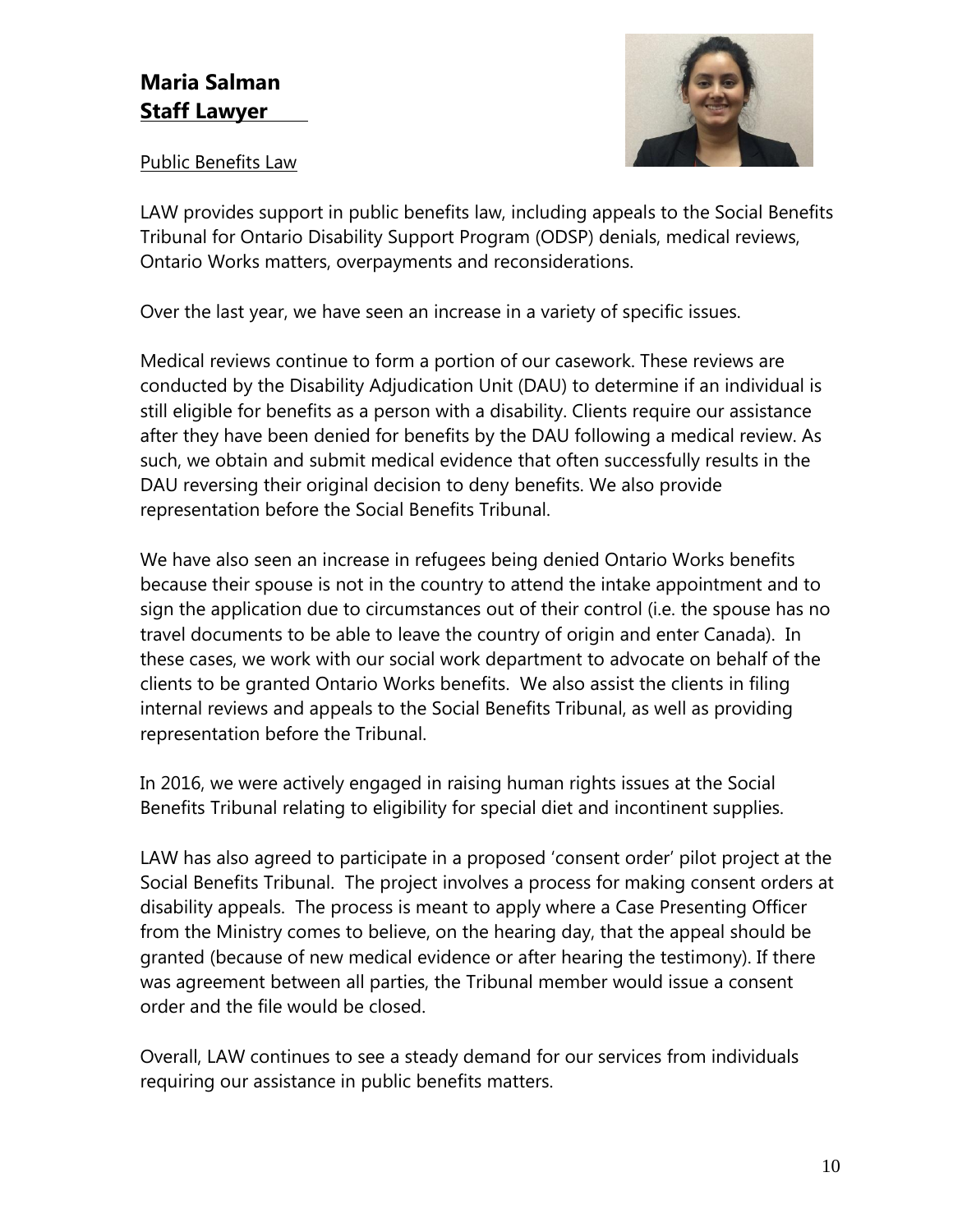# Employment Standards and Employment Insurance

This past year, LAW provided assistance to clients in employment standards and employment insurance issues. We have transferred employment standards work to the Community Legal Aid office to consolidate employment services.

# Second Round of Class Action Settlements

Previously, there were major class action suits involving provincial institutions for people with intellectual disabilities. In 2014, LAW assisted former residents of these institutions to file claims for the settlement money. We worked in partnership with Community Living Essex County and Community Living Windsor. As a result of our clinic's hard work and assistance, we were awarded the 2014/15 Community Inclusion Award from Community Living Windsor.

In 2016, LAW assisted former residents and families for the second round of class action settlements. We reviewed the institutional files and assisted in completing the claim form under the partnership with Community Living Essex County and Community Living Windsor.

As the new staff lawyer, my experience with LAW has been invaluable. I hope to continue to work collaboratively with the LAW team and community partners to improve our service delivery to low income and vulnerable groups in the Windsor-Essex area.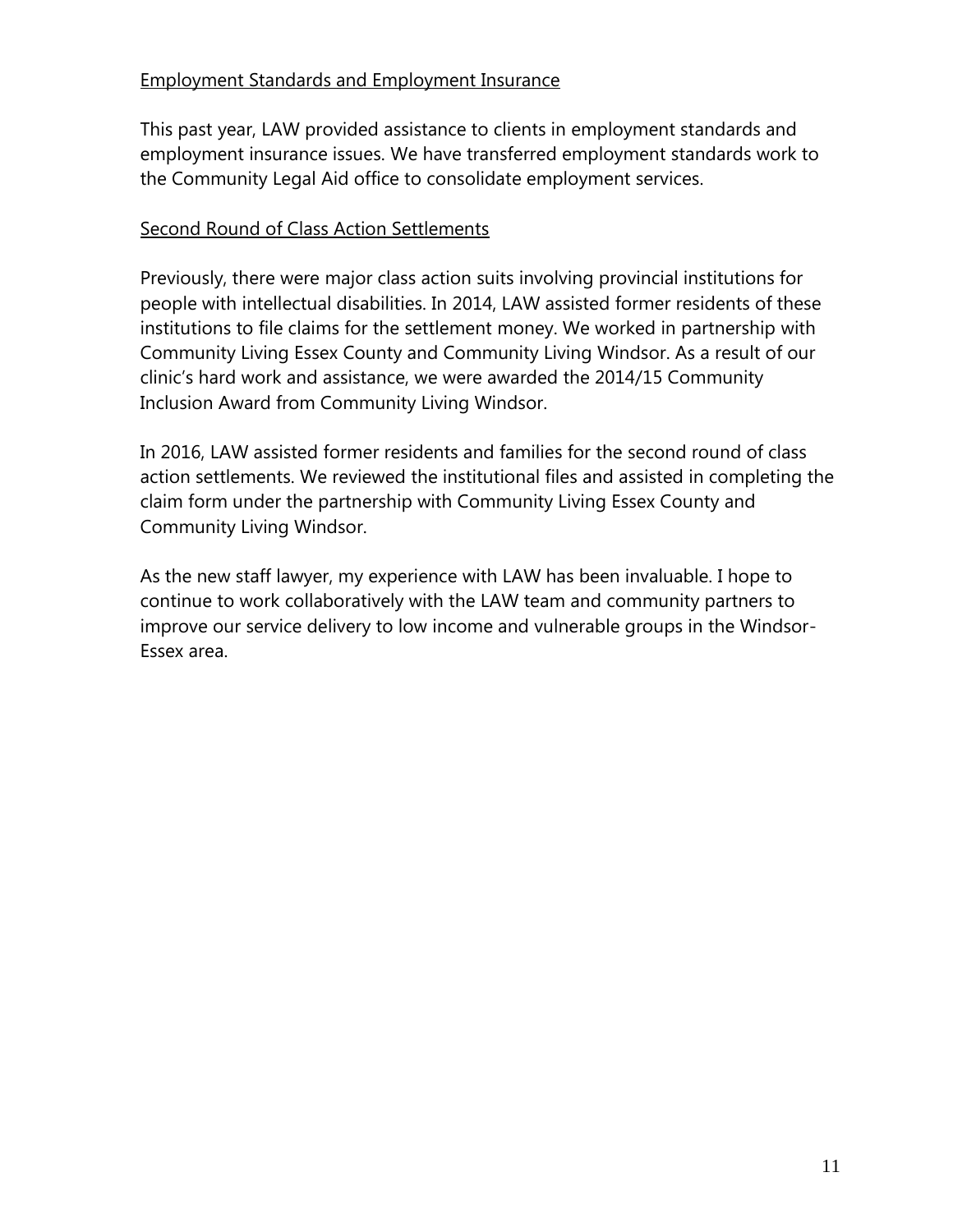# **Marcel Trepanier, BSW, RSW Staff Social Worker**



## Casework and Supervision

The social work department remains an integral part of our interdisciplinary setting. Social work staff and social work students work closely with staff lawyers and law students in addressing the wellbeing of clients facing legal and other life challenges.

Social work focuses primarily on advocating on behalf of clients in areas such as provincial benefits, federal benefits, housing and obtaining health care. Our clients are often new Canadians who have difficulty speaking, reading and writing English and require assistance in applying for benefits or remaining eligible for benefits. Other clients may have literacy difficulties or suffer from poor mental or physical health. Many clients have had negative experiences in dealing with bureaucratic systems.

Social work services also provide short term counselling until such time as the client can be referred to another service provider for ongoing counselling. Social work often meets with clients when the client appears extremely unsettled or exhibiting suicidal ideation. Social work will conduct an assessment of the client's needs, develop a safety plan and engage appropriate community services.

An area of challenge is assisting clients in obtaining affordable safe housing. With the current low vacancy rate in Windsor and Essex County, affordable units are more difficult to locate especially for single individuals. There has been an increase in evictions. We work closely with community housing agencies.

Social work has again assisted in the completion of claims for a Schedule 1 Class Action Settlement. Many individuals who resided in the Schedule 1 institutions were neglected, abused and isolated from their families. We are working closely with Community Living Windsor and Community Living Essex County as many of the institutional residents are now clients of the two agencies.

Social work continues to offer field education placements for social work students. Students are provided with practical experience under the supervision of staff social workers. Students are involved in providing advocacy on behalf of clients, short term counselling and community development.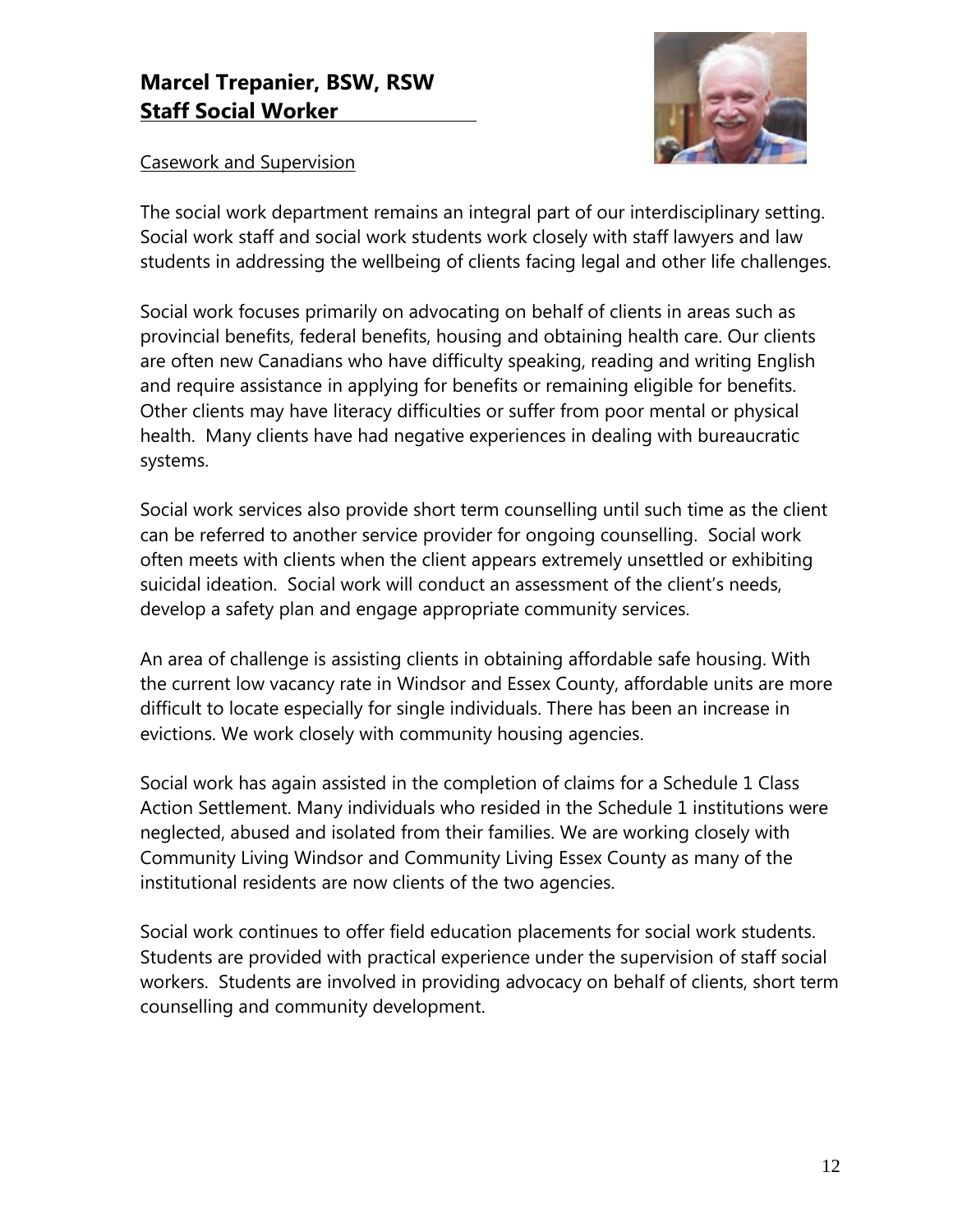# **Maureen Thrasher, BSW, RSW Anti-Human Trafficking Project Coordinator**



# **Protocol Development**

Protocols continue to be developed with key agencies. We have taken a close look at the populations we serve and have designed the protocols more specific to meeting the needs of our clients. We have had a positive response from our community partners we work with and as a result are able meet individuals needs in the most productive and sensitive way.

One of the key components of the protocols is the use of 3 key questions which were developed in the first year of the grant to alert staff when someone may be trafficked. The use of questions and subsequent protocols are successful, resulting in a substantial increase in referrals as well as inquires from agencies. We have also enlightened staff at those agencies on developing best practice through these relationships.

# **Education & Outreach**

We continue to provide education to students in the area of law, social work, women's studies and youth services at both St. Clair College and the University of Windsor. We also train staff at agencies and were involved in a health fair and a sober living conference, at which we discussed our approach to working with clients from a harm reduction model. This approach is as a result of feedback from survivors and the models.

WEFiGHT works closely with our community partners to provide outreach to their clients who may be vulnerable or at risk of being trafficked. We are currently involved in outreach at House of Sophrosyne, Welcome Centre, Downtown Mission, Southwest Detention Centre and Withdrawal Management

# **Victim support**

As a result of WEFiGHT's protocol development and ongoing education and outreach, we have had a substantial increase in the number of clients accessing our services. We continue to work closely with clients at their own pace, gaining their trust and allowing them to take the lead in their journey to better understand their individual needs.

We provide assistance with income support, food, clothing and shelter & long term housing. Additionally we may advocate for other services and support individuals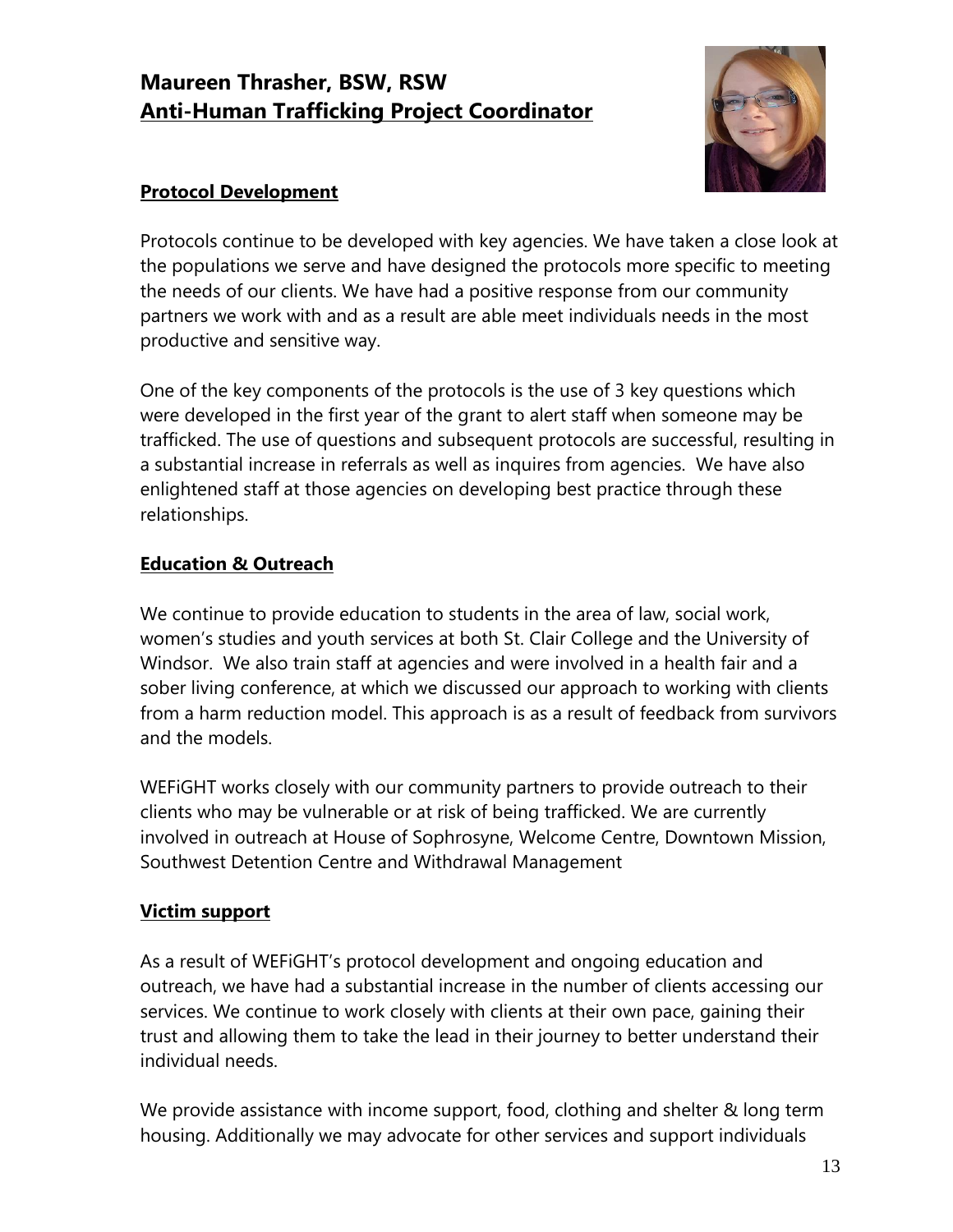who are working with police and through the criminal court process. Counselling to address trauma is provided as well as referrals within LAW for legal information and potential representation regarding immigration issues.

# **Program Evaluation**

As we come to the end of our 2nd year of the 3 year grant, we are currently involved in a program evaluation. The evaluator has sat with our community partners as well as clients and asked a series of questions to assess the effectiveness of our services. The evaluation will be wrapping up by March 2017, and we will be incorporating the results into the last year of the program. Below are some quotes from agencies and clients about our program thus far.

# Agencies

"A single source of case management, communication and collaboration that never existed to this extent prior to the grant. The clients are the ones who benefit for sure."

"With the position we have seen an increase in client trust with the immediacy of response, the consistency, and going the extra with each client, respecting and acknowledging them as individuals."

"We now have a nice solid partnership based on mutual trust and respect."

### **Clients**

"Everything is working better – the one stop shopping – I can reach out at any time."

"First time I heard someone talk about understanding trafficking behind closed doors….she could help and I believed her."

"Communication has gotten better because LAW ties it all together."

"I don't always have to tell my story and get upset. Other agencies get to know my history and I don't always have to relive it."

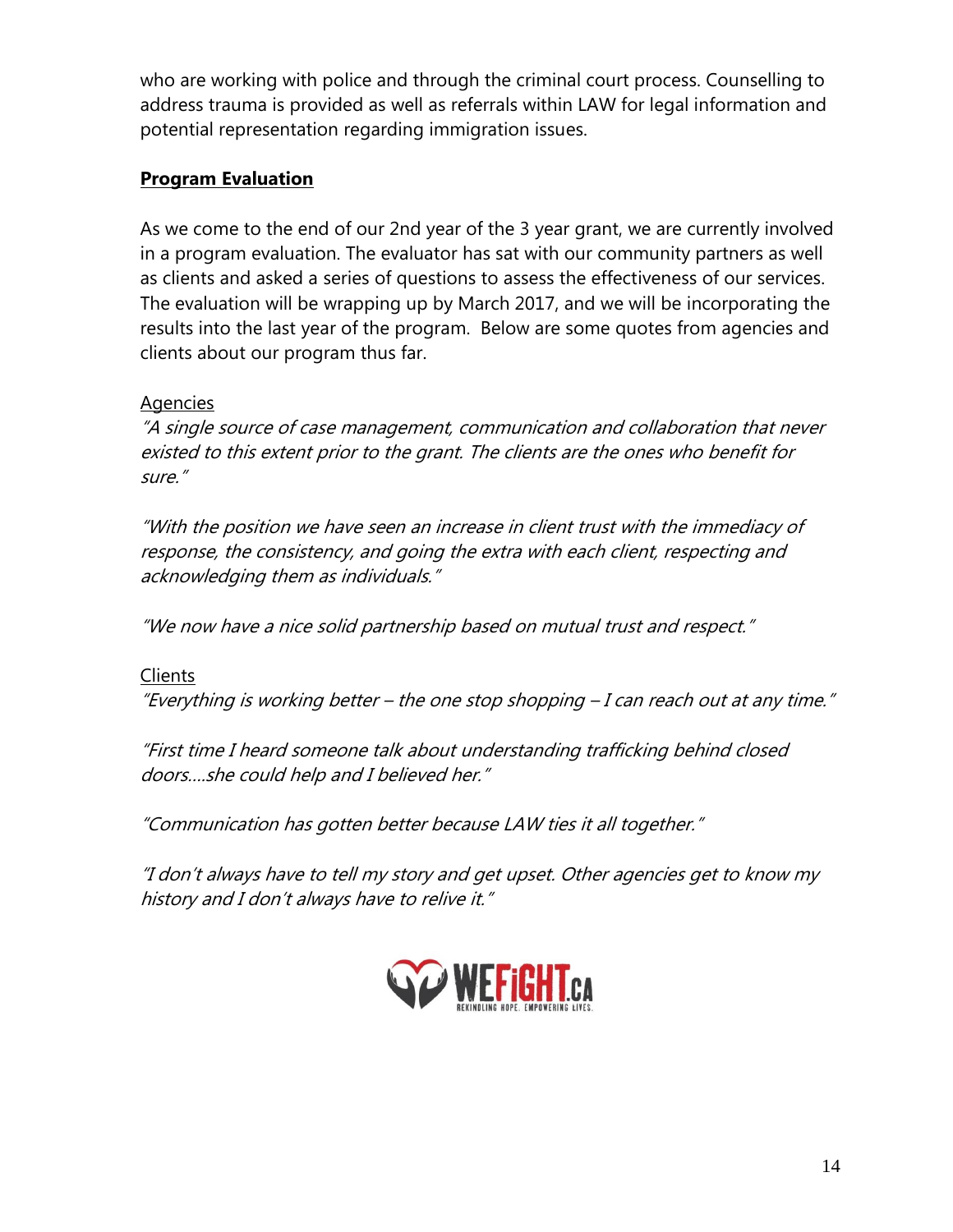# **Katie Baltzer Indigenous Justice Coordinator**



### Introduction

Katie was hired as the IJC in early August of 2016. Katie is a Windsor born Métis person who is very involved with the local Métis and broader Indigenous communities of Windsor. Katie has a combined Bachelor of Social Work and Women's Studies degree as well as a Master of Social Work degree, both from the University of Windsor. Katie is currently pursing a parttime Bachelor of Arts in Indigenous Studies through distance education at Laurentian University. Katie is passionate about social justice and Indigenous rights and is thrilled that the IJC position allows her to be able to give back to her community.

### Program Development

With strategic planning and guidance from the Indigenous Steering committee and support and idea sharing with other Southwestern legal clinics with IJC positions, we have been able to hit the ground running with LAW's newest program. The program was developed to facilitate access to justice for Indigenous community members through culturally respectful, appropriate, and accessible approaches. We have been meeting program goals by supporting clients, participating in community outreach and providing educational opportunities.

### Client Support

Meeting clients where they are at is crucial for determining next steps and ensuring client needs are being met. We attend appointments with clients, aid clients in gathering necessary documentation, assist with applications, and make referrals. We also work with clients to eliminate barriers and advocate for client's access to programs and services.

We strive to integrate our services with other LAW services. We work alongside our social workers, lawyers and students to provide ongoing support for our Indigenous clients who are going through legal processes. We also integrate our services with other local legal clinics, specifically Community Legal Aid which is co-located with LAW. Sometimes when we meet with clients we discover potential legal concerns so we make sure to connect them with the appropriate legal clinic for assistance.

### Community Outreach

Connecting and building trust with the community has been instrumental in the success of the program. Many of our clients are hearing about us from friends and through word of mouth. Networking with Indigenous agencies as well as mainstream agencies has been effective in raising awareness about the program. Specifically, a close working relationship between LAW and Can-Am Indian Friendship Centre has lead to the development of a weekly satellite office at the Friendship Centre where community members are able to drop in and ask us any questions they may have.